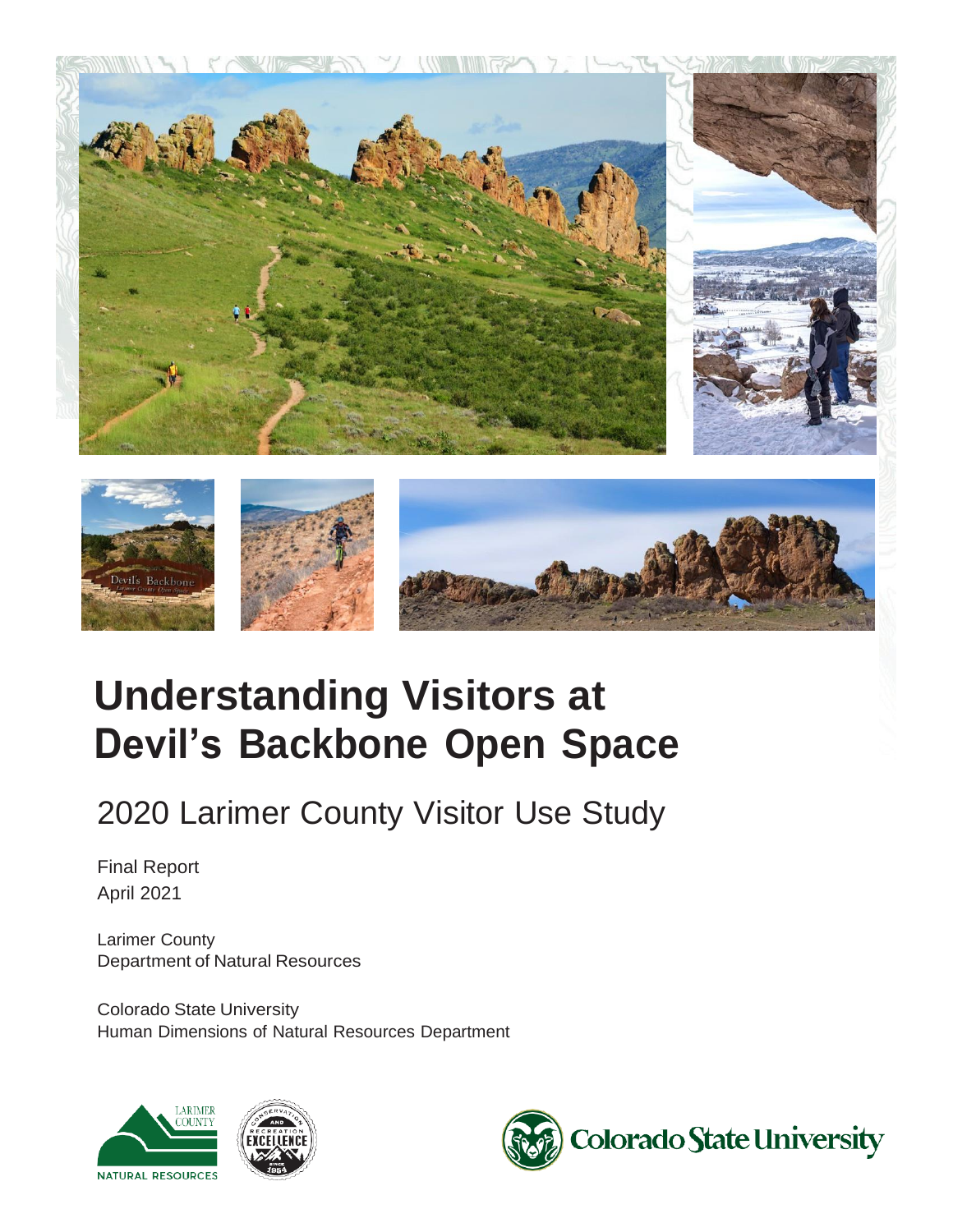# **Understanding Visitors at**

# **Devil's Backbone Open Space**

2020 Larimer County Visitor Use Study

## **Colorado State University**

## **Human Dimensions of Natural Resources Department**

Jerry J. Vaske, Professor Lina Xiong, Assistant Professor

# **Larimer County Natural Resources**

## **Department Staff**

Jennifer Almstead, Fund Development & Projects Specialist Zac Wiebe, Planning & Natural Resource Specialist

*Cover photos provided by Brendan Bombaci and Rod Cerkoney.*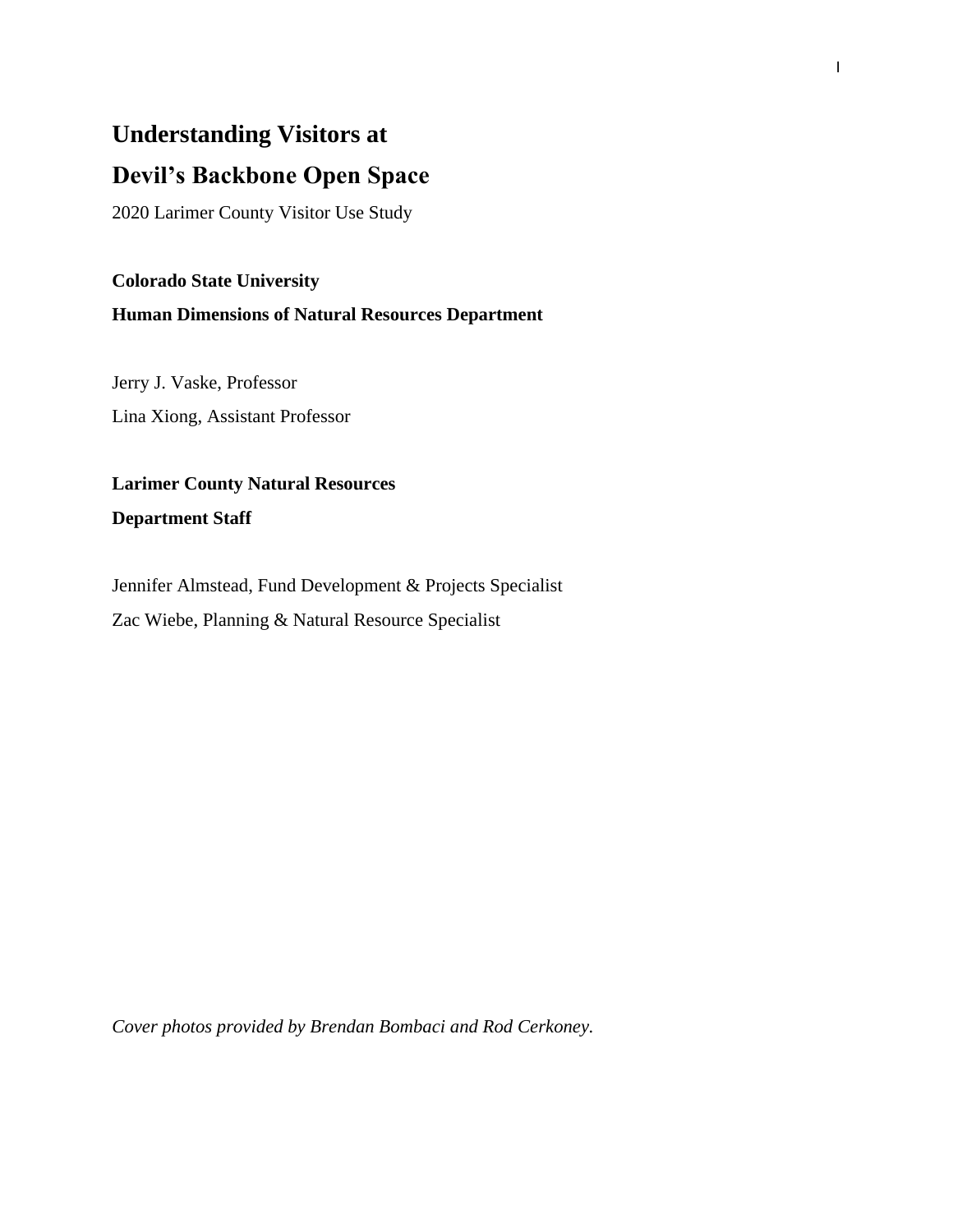# **Devil's Backbone Open Space**

## **2020 Visitor Use Study**

Suggested American Psychological Association Citation:

Vaske, J. J., Xiong, L., Almstead, J., & Wiebe, Z. (2021). Understanding visitors at Devil's Backbone Open Space. Report for Larimer County Department of Natural Resources. Fort Collins: Colorado State University, Human Dimensions of Natural Resources.



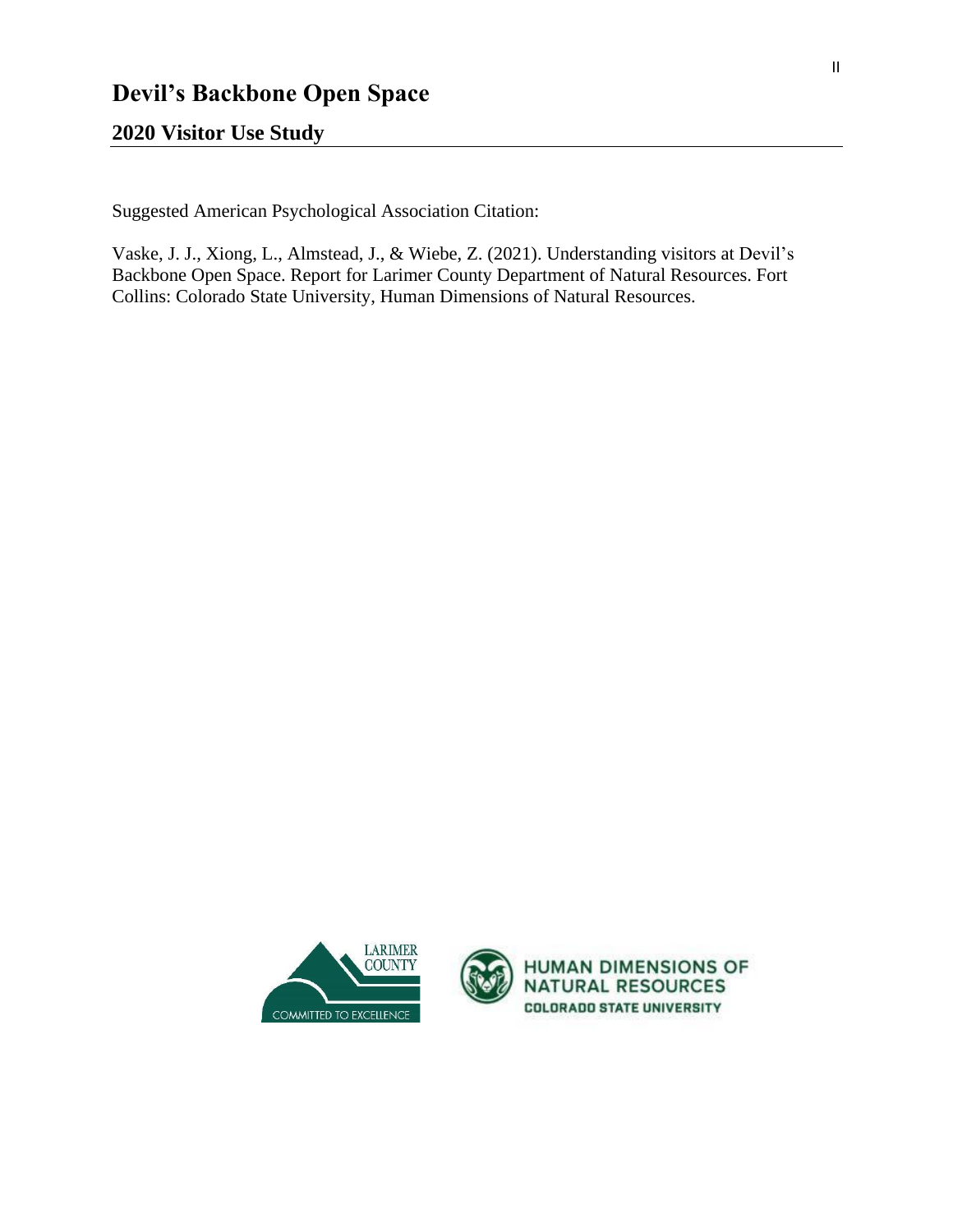#### **Executive Summary**

Over the past decade, visitation at Larimer County's Department of Natural Resources (LCDNR) open space and reservoir park properties has steadily increased with instances of visitor capacity being reached on sites especially near urban areas. The Department prioritized the need to better understand visitors and launched a visitor study in the fall of 2020 at the Devil's Backbone Open Space (DBOS) near Loveland. Primary objectives of the study were to gather and collect data from visitors on a wide range of topics to help guide and inform the department's management considerations.

Devil's Backbone Open Space is located on the western edge of the City of Loveland and offers 17.25 miles of natural surface trails that connect to both Horsetooth Mountain Open Space and the City of Fort Collins Coyote Ridge Natural Area. This ~3,000-acre open space offers towering rock formations and long vistas of native shrublands and grasslands and is an extremely popular destination for hikers, mountain bikers, and equestrians. The property was selected because of increased episodes of high visitation, to coincide with a six-month electric motorized bike study, and to gather and collect baseline information for future comparisons. The objectives of the study were to describe visitors in terms of their:

- 1. Demographic characteristics (e.g., sex, age, place of residence)
- 2. Prior visitation rates and trip characteristics
	- (e.g., trip duration, activity participation, reasons for visiting, transportation)
- 3. Visitor satisfaction
- 4. E-bike familiarity and support
- 5. Perceived conflicts with other visitors
- 6. Perceived crowding

On-site exit surveys were conducted at DBOS from September to October 2020. The surveys were administered by county staff at two locations; the South Trailhead in west Loveland and the North Trailhead (Blue Sky) in Fort Collins. To achieve a random sampling of open space visitors, a stratifiedcluster sampling method was used to determine the sampling proportions at each location during weekdays and weekends. Survey sessions at the South and North Trailheads were conducted in the morning, afternoon, and evening. CSU researchers are highly confident that the administration periods and shifts outlined in this report are consistent with the general patterns of visitors at DBOS. A total of 536 visitors completed the survey at DBOS; 416 at the South Trailhead and 120 at the North Trailhead. The survey results focus on indicators of standards of quality for visitor satisfaction, perceived conflict, and perceived crowding.

#### **Key Findings**

#### **Demographics**

- The average DBOS visitor was 43.6 years old.
- The average South Trailhead visitor was slightly more likely to be female (51%) and self-identified as White (92%). The average North Trailhead visitor was more likely to be male (76%) and selfidentified as White (93%).

#### **Residency**

- Fifty-eight percent (58%) of South Trailhead visitors were *residents* of Larimer County; 42% were non-residents. Eighty-two percent (82%) of North Trailhead visitors were *residents* of Larimer County; 18% were non-residents.
- The average length of residency in Larimer County by *residents* was 12 years at the South Trailhead and 16 years at the North Trailhead. Twenty-one (21%) of residents at the South Trailhead and (9%) at the North Trailhead had lived in Larimer County for one year or less.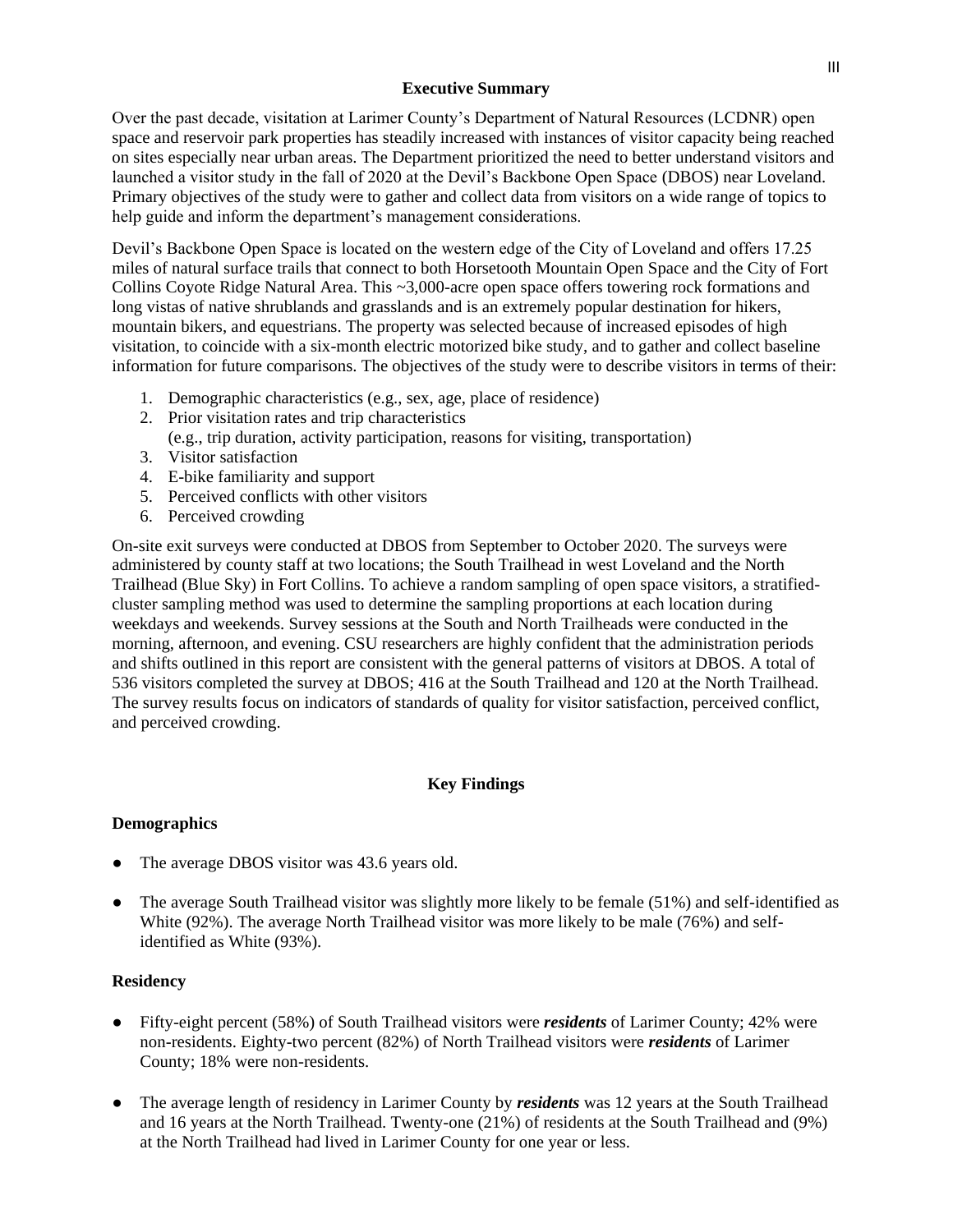- The top primary origin cities by *non-residents* at the South Trailhead included Greeley/Evans (69%), Longmont (18%), and Denver metro (13%); and at the North Trailhead included Greeley/Evans (67%) and the Denver metro area (33%).
- The top primary origin cities of *residents* at the South Trailhead included Loveland (59%), Fort Collins (36%), Berthoud (6%), and Windsor (2%); at the North Trailhead included Fort Collins (78%), Windsor (14%), Loveland (7%), and Berthoud (1%).

### **Visitation**

- Visitors at the South Trailhead averaged 4.1 visits to DBOS in the past 12 months compared with 7.8 average visits at the North Trailhead.
- Sixty-one percent (61%) of *non-residents* and 23% of *residents* visited DBOS for the first time in the past 12 months.
- Twelve percent (12%) of visitors reported that they were **turned away** from visiting DBOS in the past 12 months because the parking lot was full.
- Fifty-eight percent (58%) of visitors at DBOS reported no change in visitation due to COVID-19. Twenty-two percent (22%) reported decreased visitation and 20% reported increased visitation. This response pattern did not differ by gender, age, primary residence, and survey location.

#### **Checked Conditions**

● Eighty-three percent (83%) of visitors **did not** utilize any online or social media platforms to check parking and trail conditions prior to their visit to DBOS. Of those that checked conditions, Larimer County's website was the most used source, followed by the COTREX App. Social media was the least utilized source to check conditions.

#### **Group Characteristics**

● Visitors at DBOS were more likely to visit with a group than solo. The average group size was 2.45 at the South Trailhead and 2.23 at the North Trailhead. At both trailheads, the number of children in attendance was less than 0.5 during the weekdays and weekends.

#### **Reason for Visiting**

● Exercise (59%) was the primary feature that attracted visitors to DBOS at both trailheads. Natural resource values and quality of trails were the other primary features that attracted visitors to the open space.

#### **Activities**

- Sixty percent (60%) of South Trailhead visitors listed hiking as their primary activity on the day they completed the survey compared to 10% at the North Trailhead. Mountain biking was listed as the primary activity by 77% of North Trailhead users and 17% of South Trailhead users. Thirteen percent (13%) listed walking dogs and trail running (7%) as their primary activity at the South Trailhead but not at the North Trailhead (0% and 13% respectively).
- At the South Trailhead, primary activities stayed relatively the same on weekdays and weekends.
- At the North Trailhead, there were significant changes in primary activities on weekdays and weekends. Mountain biking was the primary activity reported during the weekdays (91%) and weekends (68%). There was an increase in trail running as the primary activity during weekends (20%) compared to weekdays (2%). Hiking also increased to 12% during weekends compared to 7% on weekdays.